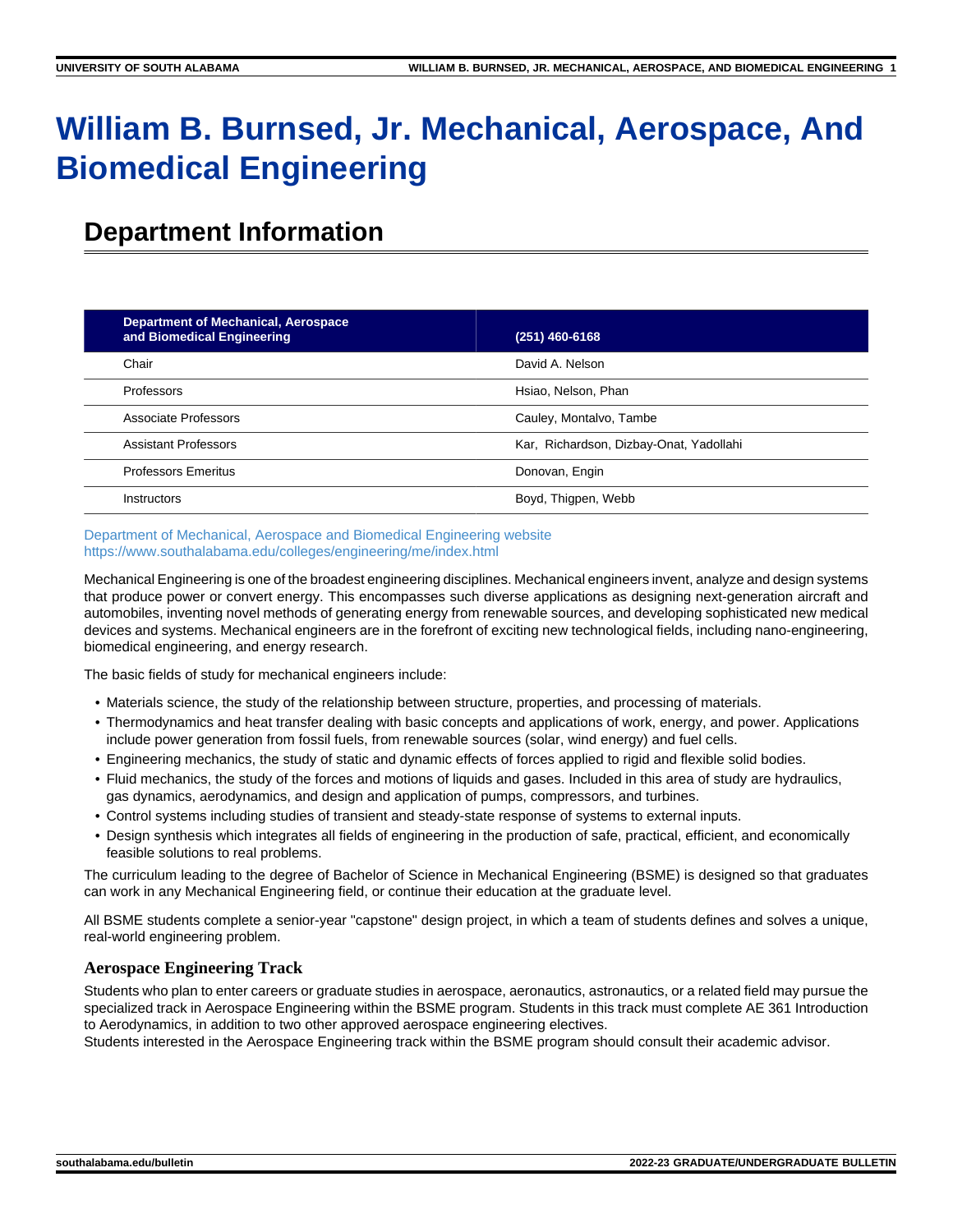#### **Biomedical Engineering Track**

Students who plan to enter careers or graduate studies in biomedical engineering may pursue the specialized track in Biomedical Engineering within the BSME program. This track may also be appropriate for students planning to pursue a career in the health sciences (medical school, dental school, or other health profession programs).

Students in the Biomedical Engineering track must complete General Biology I & II with labs (BLY 121, BLY 121L, BLY 122, BLY 122L), General Chemistry II with lab (CH 132, CH 132L) and Introduction to Biomedical Engineering (BME 467).

Students interested in the Biomedical Engineering track within the BSME program should consult their academic advisor.

Students planning to apply for admission to a health profession program should also consult a Pre-Health Profession Advisor to identify any additional courses that may be required.

## **BSME Program Educational Objectives:**

Alumni of the Bachelor of Science in Mechanical Engineering (BSME) program should demonstrate the following traits and accomplishments within five years following graduation:

- 1. Graduates will achieve professional advancements or promotions with progressively higher levels of responsibility, competency, professional and ethical judgment and analysis. They will apply creative and innovative techniques to solve significant problems. They will apply team assimilation skills to successfully manage cross-disciplinary, collaborative projects that require global and multicultural perspectives.
- 2. Graduates will demonstrate effective written and oral communication skills in presenting, documenting and conveying their work via traditional and new media formats. They will use these skills in creating and supporting new or improved designs, inventions, and intellectual property, thereby contributing to the social, economic, and environmental well-being of local and global communities.
- 3. Graduates will demonstrate commitment to lifelong learning and continuous professional development through activities such as mentoring, participating in professional societies, completing advanced degrees and achieving professional registration or other certifications.

Mechanical Engineering graduates will accomplish these objectives in the course of professional employment, entrepreneurship, military or public service and postgraduate education.

#### **BSME Student Outcomes:**

- 1. an ability to identify, formulate, and solve complex engineering problems by applying principles of engineering, science, and mathematics
- 2. an ability to apply engineering design to produce solutions that meet specified needs with consideration of public health, safety, and welfare, as well as global, cultural, social, and environmental, and economic factors
- 3. an ability to communicate effectively with a range of audiences
- 4. an ability to recognize ethical and professional responsibilities in engineering situations and make informed judgments, which must consider the impact of engineering solutions in global, economic, environmental, and societal contexts
- 5. an ability to function effectively on a team whose members together provide leadership, create a collaborative and inclusive environment, establish goals, plan tasks, and meet objectives
- 6. an ability to develop and conduct appropriate experimentation, analyze and interpret data, and use engineering judgment to draw conclusions
- 7. an ability to acquire and apply new knowledge as needed, using appropriate learning strategies.

The Bachelor of Science in Mechanical Engineering program is accredited by the Engineering Accreditation Commission of ABET, <http://www.abet.org>.

#### **Mechanical Engineering Accelerated Bachelor's To Master's Program**

The Department of Mechanical Engineering allows well-qualified undergraduates in the program to follow an "Accelerated Bachelor's to Master's" study plan. This plan permits up to six credit hours of graduate coursework to count towards both the Bachelor's (as Technical Electives) and the Master's degrees, so that the Master's degree is earned faster than usual. (The coursework concerned must individually satisfy the requirements of both degrees.) See a departmental advisor for specific details.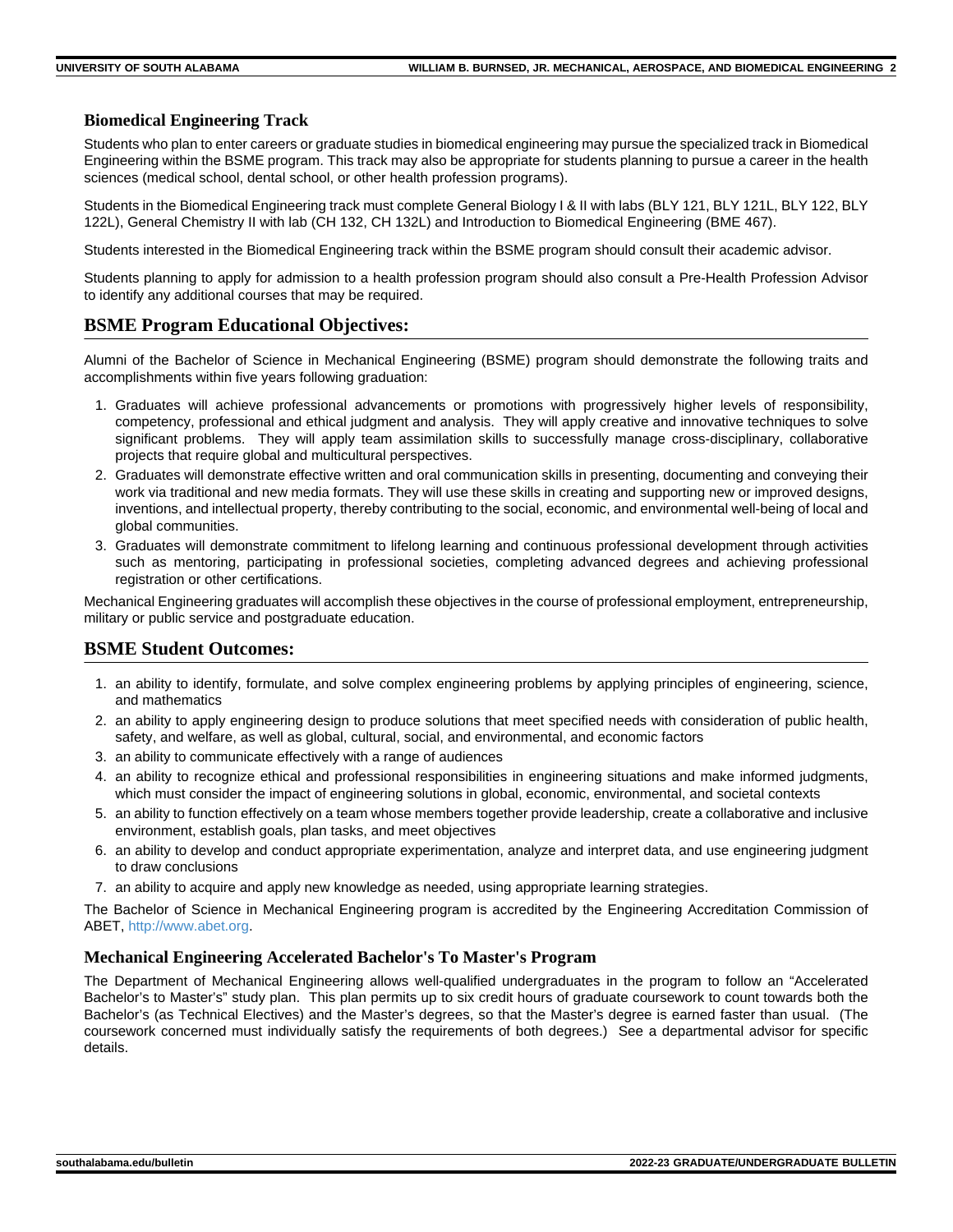## **Exam-Compliant Calculator Policy**

Every Mechanical Engineering (ME) student must have an exam-compliant calculator. Only those calculators which are acceptable for use in the Fundamentals of Engineering (FE) exam are considered to be exam-compliant and may be used in Mechanical Engineering classes which allow calculator usage. Use of a calculator which is NOT exam-compliant in an ME test, quiz, or exam will be considered academic misconduct. For a list of exam-compliant calculator models, see [https://ncees.org/](https://ncees.org/exams/calculator/) [exams/calculator/](https://ncees.org/exams/calculator/).

## **Areas Of Study**

Mechanical Engineering (BS) Mechanical Engineering (BS) - Aerospace Track Mechanical Engineering (BS) - Biomedical Engineering Track Mechanical Engineering (MS) Mechanical Engineering - Accelerated Bachelor's to Master's Program

## **Courses**

# **Aerospace Engineering (AE) (AE)**

**AE 361 Fundamentals of Aerodynamics 3 cr** Conservation laws, potential flow, airfoil and wing analysis. Boundary layer theory and pressure gradients on plates and airfoils. Introduction to turbulent and vortex-dominated flows. Pre-requisite: (EG 360 Minimum Grade of C and MA 227 Minimum Grade of C and PH 202 Minimum Grade of C).

**AE 464 Principles of Spacecraft Desgn 3 cr** Introduction to space launch vehicle and spacecraft design, including an understanding of the various subsystems and how the overall vehicle's optimization leads to good conceptual designs. Introduction to parameters in aerospace analysis and how they effect the design.

Pre-requisite: (ME 328 Minimum Grade of C and EG 360 Minimum Grade of C).

## **AE 468 Principles of Aircraft Design 3 cr**

Introduction to aircraft design, including an understanding of the various components leading to a good conceptual design. Introduction to parameters in aerospace analysis and how they may impact a design. Application of design concepts to an RFP (request for proposal) for design competition.

Pre-requisite: (ME 328 Minimum Grade of C and EG 360 Minimum Grade of C). ME 328 can be taken concurrently with this course.

#### **AE 470 Aircraft Structural Analysis 3 cr**

Introduction to elasticity. Torsion, bending and shearing of thin-walled skin-stringer structures. Failure mechanisms. Buckling of beams and plates. Introduction to finite element analysis and composite structural analysis. Pre-requisite: EG 284 Minimum Grade of C and EG 315 Minimum Grade of C and ME 328 Minimum Grade of C. ME 328 can be taken concurrently with this course.

# **Biomedical Engineering (BME) (BME)**

## **BME 467 Intro to Biomedical Eng 3 cr** Survey of topics and current issues in the field of biomedical

engineering. Topics include biomechanics, biomedical instrumentation, biomaterials engineering, biomedical imaging, cellular mechanics, tissue engineering, biomedical design and ethics. A portion of the course is devoted to basic biology concepts and principles. Students will review literature and discuss technical and technological developments relevant to biomedical engineering. Pre-requisite: ME 328 Minimum Grade of C. ME 328 can be taken concurrently with this course.

**BME 567 Principles of Biomedical Eng 3 cr** Survey of topics and current issues in the field of biomedical engineering. Topics may include biomechanics, biomedical instrumentation, biomaterials engineering, biomedical imaging, cellular mechanics, tissue engineering, biomedical design and ethics. A portion of the course is devoted to basic biology concepts and principles. Students will review literature and discuss technical and technological developments relevant to biomedical engineering. Pre-requisite: MA 507 Minimum Grade of C. MA 507 can be taken concurrently with this course.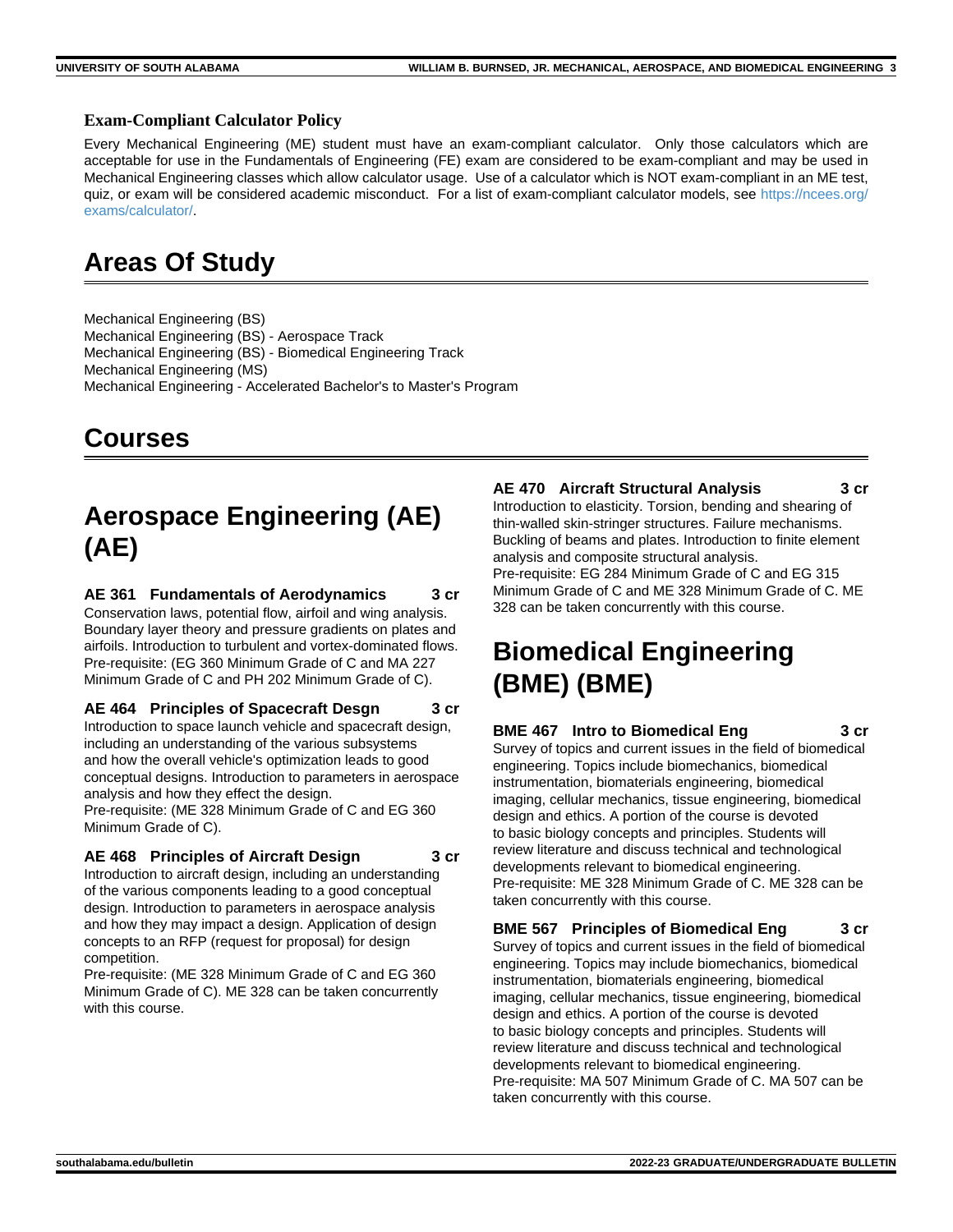# **Mechanical Engineering (ME) (ME)**

#### **ME 135 Engr Graphics and Comm 3 cr**

Graphical representation of objects, orthographic, oblique, and isometric views. Freehand lettering and sketching, computer aided graphics, presentation of graphics based on numerical data using spreadsheet, word processor and presentation software. Fee.

Pre-requisite: MA 125 Minimum Grade of C. MA 125 can be taken concurrently with this course.

#### **ME 312 Mech Engr Thermodynamics 3 cr**

Thermodynamics power and refrigeration cycles, gas mixtures, psychometrics, and combustion. One-half hour of design.

Pre-requisite: EG 270 Minimum Grade of C.

#### **ME 314 Machine Component Design 3 cr**

Analysis and design of machine elements to accomplish given tasks within limits of stress and size. One hour of design.

Pre-requisite: EG 284 Minimum Grade of C and EG 315 Minimum Grade of C.

#### **ME 316 Instrumentatn & Exp Method 3 cr**

Measuring system analysis and design, signal conditioning, analysis of data, statistical error analysis, communication of results.

Pre-requisite: (EG 220 Minimum Grade of C and MA 238 Minimum Grade of C and PH 202 Minimum Grade of C and ME 328 Minimum Grade of C).

#### **ME 317 Heat Transfer 3 cr**

Steady and transient, multi-dimensional conduction, forced and natural convection, radiation, and heat exchangers. One-half hour of design.

Pre-requisite: EG 270 Minimum Grade of C and ME 328 Minimum Grade of C and MA 238 Minimum Grade of C and EG 360 Minimum Grade of C.

#### **ME 319 Instrumentatn & Exp Method Lab 1 cr**

Laboratory component of ME 316 Instrumentation. The same grade will be given in both courses.

Co-requisite: ME 316

Pre-requisite: EG 220 Minimum Grade of D and (MA 238 Minimum Grade of D or MA 338 Minimum Grade of D) and (PH 202 Minimum Grade of D or PH 217 Minimum Grade of D).

#### **ME 326 Materials Science 3 cr**

Mechanical, chemical, and physical properties of materials. Relationship between structure, processing, and properties engineering materials. One-half hour of design. Pre-requisite: (PH 202 Minimum Grade of C or PH 217 Minimum Grade of C) and (CH 115 Minimum Grade of C or CH 131 Minimum Grade of C) and EG 315 Minimum Grade of C.

#### **ME 328 ME Analysis 4 cr**

Numerical solutions of differential equations with applications to ME simulation and design. Introduction to Finite Element Analysis. One-half hour of design. Pre-requisite: MA 227 Minimum Grade of C and MA 237 Minimum Grade of C and MA 238 Minimum Grade of C.

#### **ME 336 Material Science Lab-W 1 cr**

Experimental study on the effect of thermal and mechanical processing on properties.

Pre-requisite: ME 326 Minimum Grade of D and PH 202 Minimum Grade of C and CH 131 Minimum Grade of C and EG 315 Minimum Grade of C.

## **ME 365 Design of Fluid Power Systems 3 cr**

Fluid power components are studied in detail. Design of complete hydraulic systems is stressed. One hour of design. Pre-requisite: EG 284 Minimum Grade of D and EG 315 Minimum Grade of D and (EG 360 Minimum Grade of D or CE 365 Minimum Grade of D or ME 324 Minimum Grade of D) and ME 328 Minimum Grade of D.

## **ME 410 Principles of Eng Design-W 3 cr**

In this course, students learn to apply engineering theory and methods to the design process. Topics include problem definition, concept development and evaluation, project management, materials selection, risk analysis, quality improvement and ethics in design (0-3-0). Pre-requisite: ME 314 Minimum Grade of C and EG 231 Minimum Grade of C and ME 336 Minimum Grade of C and ME 317 Minimum Grade of C and ME 316 Minimum Grade of C. ME 336 and ME 317 can be taken concurrently with this course.

## **ME 411 Thermal System Design 3 cr**

Thermal system design using principles of thermodynamics, fluid mechanics, heat transfer, and numerical simulation. Communication of results. Three hours of design. Pre-requisite: ME 312 Minimum Grade of D and ME 317 Minimum Grade of D and ME 328 Minimum Grade of D and (EG 360 Minimum Grade of D or CE 365 Minimum Grade of D or ME 324 Minimum Grade of D).

## **ME 412 Thermal Science Laboratory 1 cr**

Experimental study of thermal science principles and systems. Communication of results.

Pre-requisite: ME 312 Minimum Grade of D and ME 316 Minimum Grade of D and ME 317 Minimum Grade of D and (EG 360 Minimum Grade of D or CE 365 Minimum Grade of D or ME 324 Minimum Grade of D).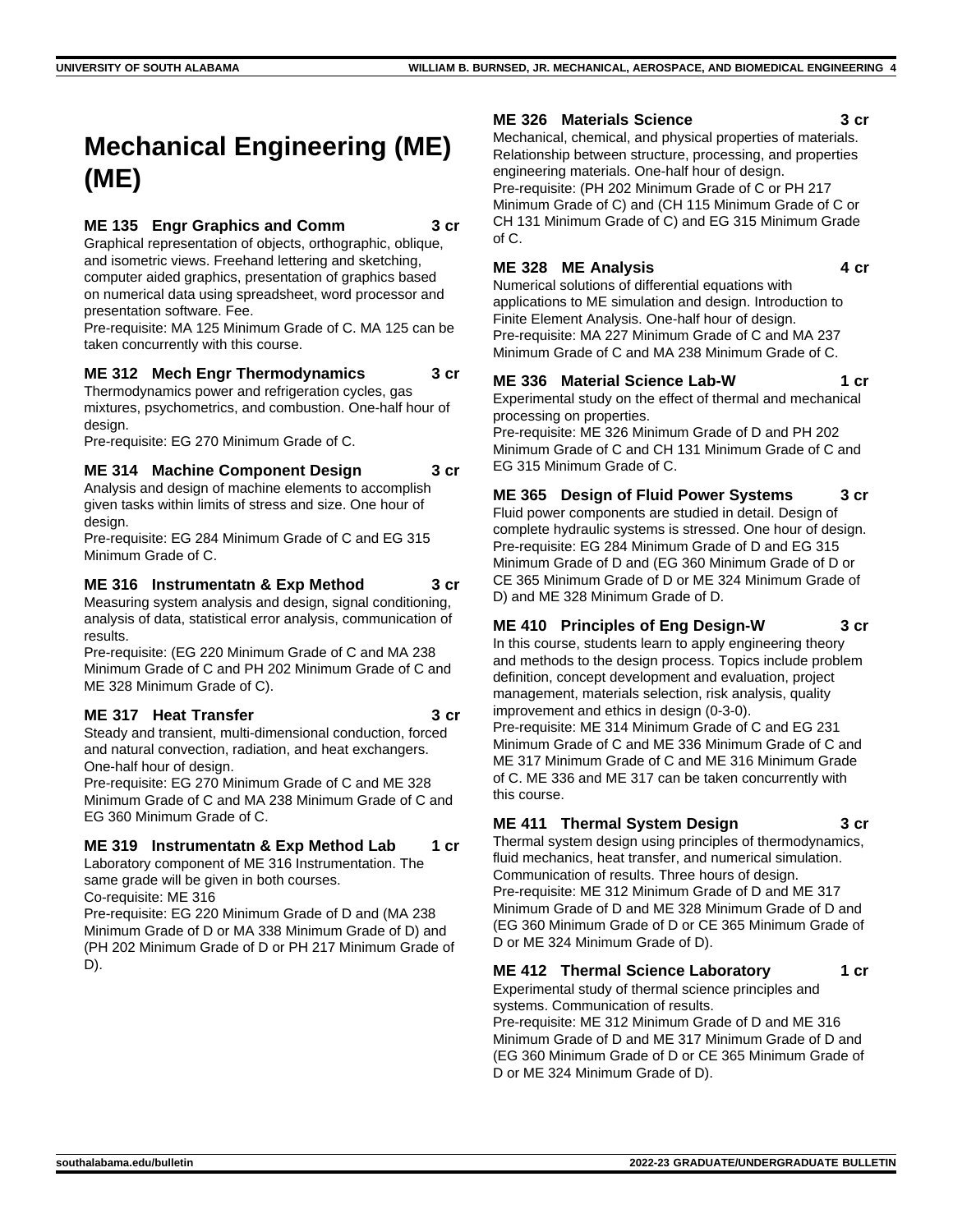#### **ME 414 Capstone Design 1 cr**

This course is considered a "Senior Capstone Course." Co-requisite: ME 416 Pre-requisite: ME 410 Minimum Grade of D.

#### **ME 416 Capstone Design Project 2 cr**

This is a team-based capstone project course. Each team is assigned a unique design problem in mechanical engineering or a closely-related field. Students must be enrolled concurrently in ME 414 - Capstone Design. Co-requisite: ME 414

Pre-requisite: ME 410 Minimum Grade of D.

#### **ME 417 Dynamics of Machines 3 cr**

A study of the effects of external forces and moments on the motion of machines. Topics include the study of the position, velocity and acceleration of machine components during operation and the determination of forces on the connections and members. One hour of design. Pre-requisite: EG 284 Minimum Grade of D and EG 315 Minimum Grade of D and ME 328 Minimum Grade of D.

**ME 419 Computer Aided Design & Manu 3 cr**

Introduction to computer aided design (CAD) and computer aided manufacturing (CAM) principles and their practical applications as fundamental elements of contemporary product design and manufacturing. This course is dual listed with an equivalent 500-level mechanical engineering course. One hour of design.

Pre-requisite: ME 135 Minimum Grade of D and ME 314 Minimum Grade of D.

## **ME 421 Mechanical System Design 3 cr**

A study of design techniques as applied to mechanical components and systems. Computer simulation and numerical techniques. Communication of results. Three hours of design.

Pre-requisite: ME 314 Minimum Grade of D and ME 328 Minimum Grade of D.

#### **ME 422 Gas Turbines 3 cr**

Introduction to gas turbines covering thermodynamics, fluid mechanics, combustion, cycle analysis, compressors, turbines and component design. One hour of credit. Pre-requisite: (EG 360 Minimum Grade of D or CE 365 Minimum Grade of D or ME 324 Minimum Grade of D) and ME 312 Minimum Grade of D.

## **ME 426 Dynamic Systems and Control 3 cr**

Modeling dynamic systems. Introduction to the principles of feedback control systems. Analysis of linear systems. Pre-requisite: (MA 238 Minimum Grade of D or MA 338 Minimum Grade of D) and ME 316 Minimum Grade of D and ME 328 Minimum Grade of D.

**ME 429 Controls & Instr. Lab 1 cr**

Design and implementation of analog and digital feedback control of systems. Design and implementation of measurement systems, including signal conditioning, analog-to-digital and digital-to-analog conversion, statistical estimation of error, data analysis. Communication of laboratory results is emphasized.

Pre-requisite: ME 426 Minimum Grade of D. ME 426 can be taken concurrently with this course.

#### **ME 430 Mechanism Synthesis 3 cr**

Kinematic synthesis of planar linkages for function, path, and motion generation. Topics include: degrees of freedom; graphical, linear analytical, and nonlinear analytical methods; and curvature theory. This course is dual-listed with an equivalent 500-level mechanical engineering course. One hour of design.

Pre-requisite: EG 284 Minimum Grade of D and ME 328 Minimum Grade of D.

#### **ME 431 Gas Dynamics 3 cr**

Introduction to compressible fluid flow. Conservation laws, isentropic flow, adiabatic flow, flow with heat transfer, normal shock. One hour of design. Pre-requisite: (EG 360 Minimum Grade of D or CE 365 Minimum Grade of D or ME 324 Minimum Grade of D) and ME 312 Minimum Grade of D.

## **ME 432 Advanced Thermodynamics 3 cr**

Continuation of Mechanical Engineering Thermodynamics to develop a broader and deeper understanding of thermal energy transformations. One hour of design. Pre-requisite: ME 312 Minimum Grade of D.

## **ME 438 Finite Element Analysis 3 cr**

Introduction to the finite element method. Engineering application to stress-strain analysis is emphasized. Other field problems are also considered. This course is dual-listed with an equivalent 500-level mechanical engineering course. Pre-requisite: ME 328 Minimum Grade of D.

## **ME 439 Boundary Elements I 3 cr**

Fundamental concepts of the boundary element method of numerically solving partial differential equations. Application to potential flow problems in heat transfer. This course is dual listed with an equivalent 500-level mechanical engineering course.

Pre-requisite: ME 328 Minimum Grade of D.

## **ME 441 Microprocessors for Mech Engr 3 cr**

Basic concepts of programming and applying microprocessors to the control of mechanical systems. Assembly language programming. Memory decoding and use. Input and output circuits. Interfacing with the PIA. Pre-requisite: EG 220 Minimum Grade of D and ME 316 Minimum Grade of D.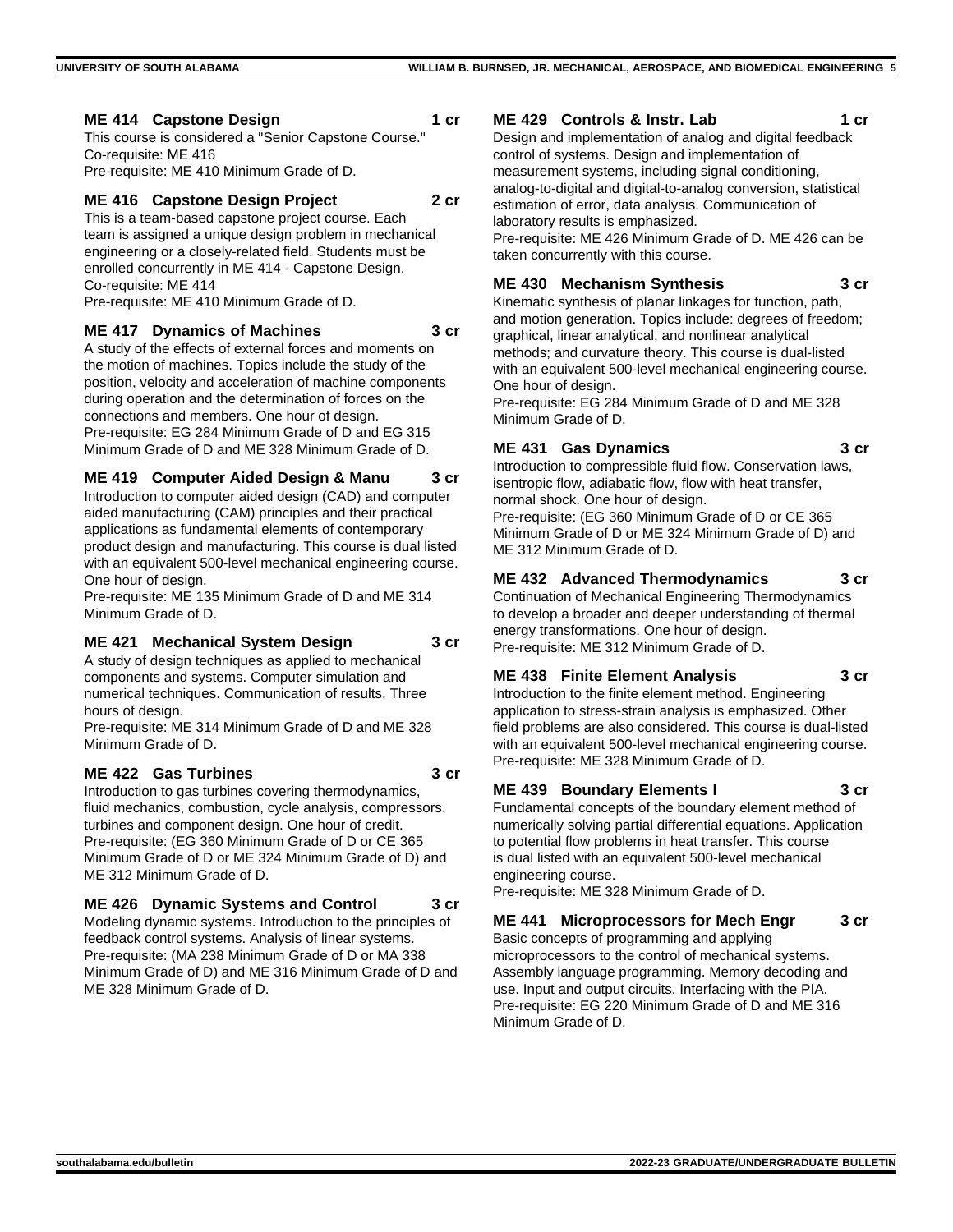#### **ME 450 Heat Vent and Air Conditioning 3 cr**

Addresses the heating and cooling of buildings. Covers related engineering sciences, cooling and heating loads, systems, and equipment. One hour of design. Pre-requisite: (EG 360 Minimum Grade of D or CE 365 Minimum Grade of D or ME 324 Minimum Grade of D) and ME 312 Minimum Grade of D and ME 317 Minimum Grade of D.

#### **ME 451 Refrigeration Systems 3 cr**

Study of refrigeration systems including solutions of typical engineering design problems. Concepts from fluid mechanics, thermodynamics, and heat transfer are used. One hour of design.

Pre-requisite: (EG 360 Minimum Grade of D or CE 365 Minimum Grade of D or ME 324 Minimum Grade of D) and ME 312 Minimum Grade of D and ME 317 Minimum Grade of D.

#### **ME 452 Combustion 3 cr**

Introduction to the theory of combustion processes, chemical equilibrium, adiabatic flame temperatures, reaction kinetics. This course is dual listed with an equivalent 500 level mechanical engineering courses.

Pre-requisite: ME 312 Minimum Grade of D.

#### **ME 453 IC Engines 3 cr**

Principles for analysis and design of internal combustion (I.C.) engines. Topics: include fuel-air cycles, fuel, air and exhaust flows, heat and mass transfer, engine performance. Pre-requisite: (EG 360 Minimum Grade of D or CE 365 Minimum Grade of D or ME 324 Minimum Grade of D) and ME 312 Minimum Grade of D and ME 317 Minimum Grade of D.

## **ME 460 Intro to Marine Engineering 3 cr**

Categorization of Ships, Ship Geometry and Hydrostatics, Ship Stability, Ship Hazards, Resistance and Power, Propellers and Propulsion Systems, Ship Dynamics and Control.

Pre-requisite: EG 360 Minimum Grade of D and EG 315 Minimum Grade of D.

#### **ME 461 Turbomachinery 3 cr**

Energy transfer between fluid and rotor; fluid flow in turbomachines, centrifugal and axial flow pumps and compressors; radial and axial flow turbines. One hour of design.

Pre-requisite: (EG 360 Minimum Grade of D or CE 365 Minimum Grade of D or ME 324 Minimum Grade of D) and ME 312 Minimum Grade of D.

#### **ME 466 Aerospace Propulsion 3 cr**

Airbreathing engines course. Apply fluids, thermodynamics, and heat transfer to analysis of air breathing engines. Topics to include: ideal cycle analysis, component performance, non-ideal cycle analysis, and blade aerodynamics. Pre-requisite: ME 312 Minimum Grade of D and ME 317 Minimum Grade of D and (EG 360 Minimum Grade of D or CE 365 Minimum Grade of D or ME 324 Minimum Grade of D).

## **ME 469 Aircraft Stability and Control 3 cr**

Introduction to flight dynamics of aerospace vehicles. Basic overview of stability analysis and linear feedback control. Pre-requisite: ME 328 Minimum Grade of C and EG 360 Minimum Grade of C.

## **ME 472 Vibration Analysis-Synthesis 3 cr**

Steady-state and transient vibration analysis of discrete and continuous systems. Vibration problems as related to design are also included.

Pre-requisite: EG 284 Minimum Grade of C and EG 315 Minimum Grade of C and ME 328 Minimum Grade of D.

#### **ME 474 Noise and Vibration Control 3 cr**

Principles of acoustics; human response to noise; control of noise and vibration by means of vibration isolation, sound barriers, and absorption. One hour of design. Pre-requisite: ME 472 Minimum Grade of D.

## **ME 490 Special Topics 1 TO 3 cr**

Topics of current mechanical engineering interest. Prerequisite: Consent of instructor

## **ME 494 Directed Studies 1 TO 3 cr**

Selected mechanical engineering topics of special or current interest not available to regularly scheduled courses. Prerequisite: Consent of instructor.

## **ME 499 Honors Senior Project - H 1 TO 6 cr**

Under the advice and guidance of a faculty mentor, honors students will identify and carry out a research project, relevant to the field of Mechanical Engineering study, that will lead to a formal presentation at the Annual Honors Student Colloquium. The senior project will be judged and graded by three faculty, chaired by the honors mentor. This course is required for Honors recognition. A minimum of 4 credit hours is required, but students may enroll for a maximum of 6 credit hours over two semesters. Prerequisites: Completion of an approved project prospectus.

## **ME 518 Adv Mechanical Engr Analysis 3 cr**

Application of numerical methods including finite differences; finite element and boundary element techniques to the solution of problems in Mechanical Engineering. Prerequisite: Consent of instructor.

## **ME 519 Computer Aided Design/Manufac 3 cr**

Introduction to computer aided design (CAD) and computer aided manufacturing (CAM) principles and their practical applications as fundamental elements of contemporary product design and manufacturing. This course is dual listed with an equivalent 400-level mechanical engineering course.

## **ME 520 Advanced Fluid Mechanics 3 cr**

Analysis of steady and unsteady motion of a viscous fluid. Topics include: conservation equations, Newtonian fluids and the Navier-Stokes equations, vorticity, analytical solutions, boundary layers, instability of viscous flows. Prerequisite: Consent of instructor.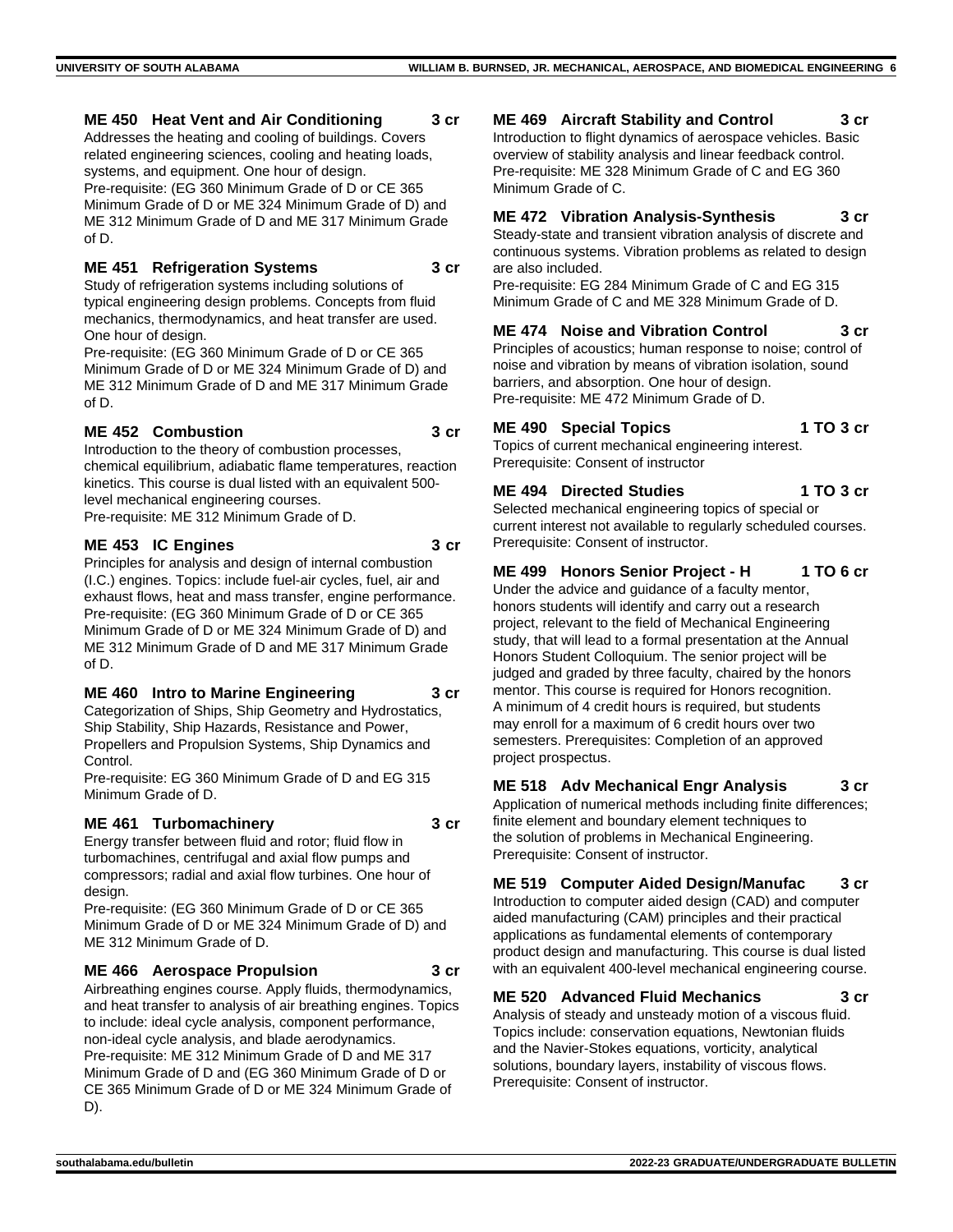#### **ME 522 Gas Turbines 3 cr**

Introduction to gas turbines covering thermodynamics, fluid mechanics, combustion, cycle analysis, compressors, turbines, and component matching. Pre-requisite: ME 520 Minimum Grade of C.

## **ME 525 Boundary Layer Theory 3 cr**

Development of Navier-Stokes and boundary layer equations, perturbation theory application and boundary layer transition. Prerequisite: Consent of instructor.

## **ME 530 Mechanism Synthesis 3 cr**

Kinematic synthesis of planar linkages for function, path, and motion generation. Topics include: degrees of freedom; graphical, linear analytical, and nonlinear analytical methods; and curvature theory. This course is dual-listed with an equivalent 400-level mechanical engineering course. Prerequisite: Consent of instructor.

## **ME 538 Finite Element Analysis 3 cr**

Introduction to the finite element method. Engineering application to stress-strain analysis is emphasized. Other field problems are also considered. This course is duallisted with an equivalent 400-level mechanical engineering course. Prerequisite: Consent of instructor. Pre-requisite: MA 507 Minimum Grade of C or MA 508 Minimum Grade of C. MA 507 and MA 508 can be taken concurrently with this course.

## **ME 539 Boundary Elements I 3 cr**

Fundamental concepts of the boundary element method of numerically solving partial differential equations. Application to potential flow problems in heat transfer. This course is dual listed with an equivalent 400 level mechanical engineering course. Requires special permission of instructor.

#### **ME 540 Advanced Heat Transfer 3 cr**

Steady and transient conduction, external and internal forced convection, natural convection, radiation with participating media, boiling heat transfer, Stefan condition. Prerequisite: Consent of instructor.

## **ME 541 Conduction Heat Transfer 3 cr**

Closed form analytical and approximate numerical solutions of one, two- and three-dimensional steady state and transient problems in conduction heat transfer. Prerequisite: Consent of instructor.

Pre-requisite: MA 507 Minimum Grade of C.

## **ME 542 Convection Heat Transfer 3 cr**

Fundamental laws of motion and energy balance for a viscous fluid, classical solution of the Navier-Stokes and energy equations, laminar/turbulent hydrodynamic and thermal boundary layers, convection heat transfer in laminar/ turbulent internal flows. Prerequisite: Consent of instructor.

#### **ME 543 Radiation Heat Transfer 3 cr**

Blackbody radiation, diffuse-gray surfaces, radiative exchange in a multi-surface enclosure, gas radiation in enclosures with participating media, introduction to available numerical methods. Prerequisite: Consent of instructor.

## **ME 544 Heat Trans - Change of Phase 3 cr**

Boiling heat transfer and critical heat flux, condensation heat transfer, Stefan problem, freezing and melting, ablation, introduction to available numerical techniques. Prerequisite: Consent of instructor.

Pre-requisite: ME 540 Minimum Grade of C or ME 542 Minimum Grade of C.

**ME 545 Exp Fluid Mech and Heat Trans 3 cr** Uncertainty analysis, system response, sampling theory and FFT, differential pressure measurement and multi-hole probes, thermo-couple and RTD, thermal anemometry, LDV and other non-intrusive optical methods, flow visualization. Prerequisites: Consent of instructor

#### **ME 550 Combustion 3 cr**

Introduction to the theory of combustion processes, chemical equilibrium, adiabatic flame temperature, reaction kinetics, flame structure. This course is dual-listed with an equivalent 400-level mechanical engineering course. Prerequisite: Consent of instructor.

## **ME 551 Classical Thermodynamics 3 cr**

Postulational treatment of the physical laws of equilibrium, equations of state, processes, equilibrium, stability, reactive systems, phase transition. Prerequisite: Consent of instructor.

## **ME 552 Statistical Thermodynamics 3 cr**

Principles of kinetic theory, quantum mechanics, and statistical mechanics with particular reference to thermodynamic systems. Conclusions of classical thermodynamics are established from the microscopic viewpoint. Prerequisite: Consent of instructor.

#### **ME 553 IC Engines 3 cr**

Principles for analysis and design of internal combustion (I.C.) engines. Topics include: fuel-air cycles, fuel, air and exhaust flows, heat and mass transfer, engine performance.

## **ME 560 Compressible Fluid Flow 3 cr**

Foundations of fluid dynamics and thermodynamics of one dimensional flow and heat transfer, isentropic flow, shock waves and method of characteristics. Prerequisite: Consent of Instructor.

## **ME 561 Turbomachinery 3 cr**

Energy transfer between fluid and rotor; fluid flow in turbomachines, centrifugal and axial-flow pumps and compressors; radial and axial flow turbines. Prerequisite: Consent of instructor.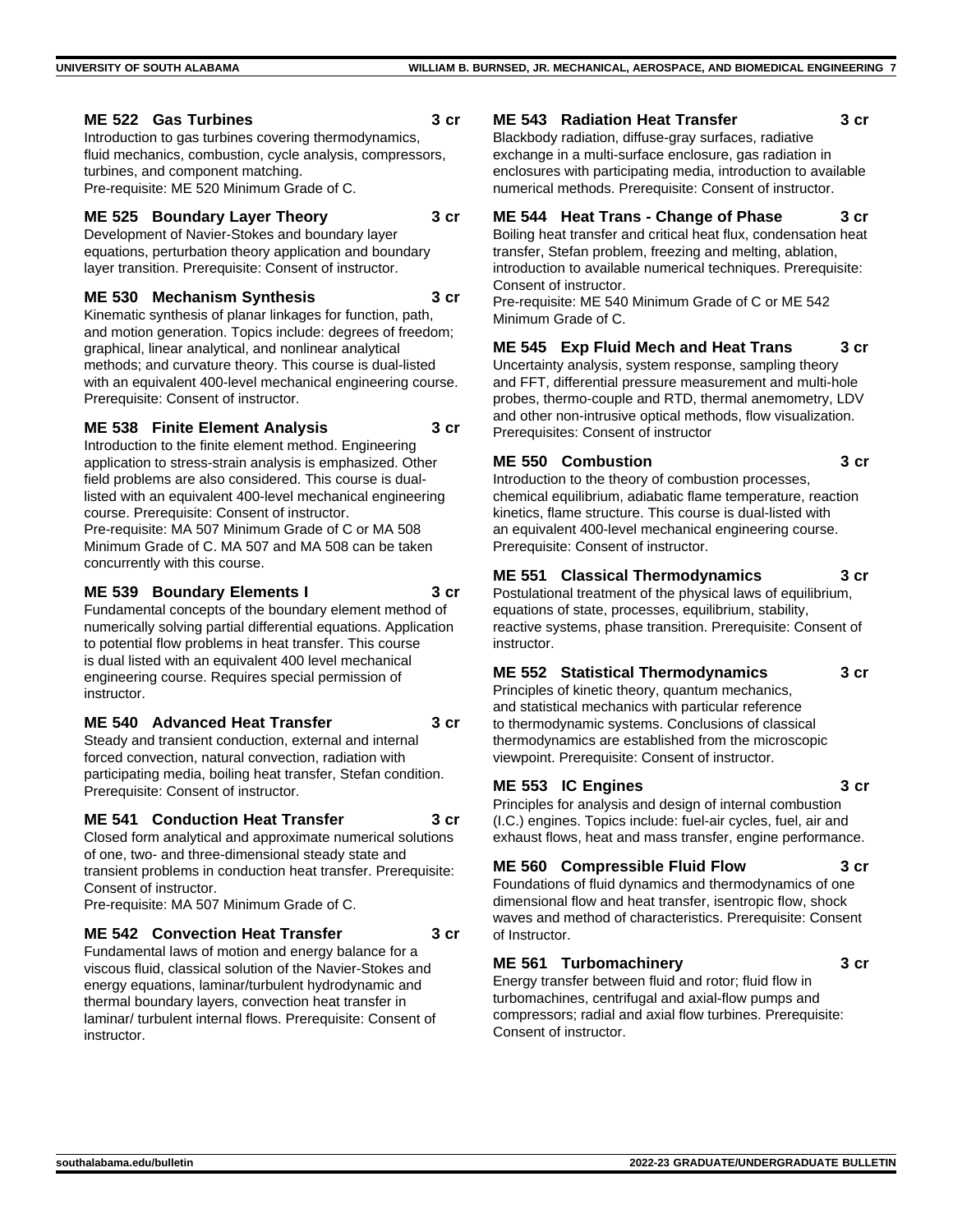#### **ME 562 Comp Fluid Dyn - Heat Trans I 3 cr**

Derivation of conservation equations, numerical solution of inviscid and viscous incompressible flow problems, emphasis on finite volume method, introduction to finite element and spectral method. Prerequisite: Consent of instructor.

#### **ME 563 Comp Fluid Dyn - Heat Trans II 3 cr**

Governing equations in general coordinates, differential geometry for curvilinear coordinates, grid generations, numerical uncertainties. Prerequisite: Consent of instructor. Pre-requisite: ME 562 Minimum Grade of C.

#### **ME 564 Turbulent Flow 3 cr**

Reynolds equations, statistics of turbulence, analysis of free and wall turbulence, turbulence models. Prerequisite: Consent of instructor.

Pre-requisite: ME 520 Minimum Grade of C.

#### **ME 565 Lubrication 3 cr**

Friction of solids and fluids. Lubricants. Theory of sliding bearings. Multi-dimensional bearings with constant forces and velocities. Solid, hydrodynamic and gas lubrication. Design of bearings. Prerequisite: Consent of instructor.

## **ME 566 Aerospace Propulsion 3 cr**

Airbreathing engines course. Apply fluids, thermodynamics, and heat transfer to analysis of air breathing engines. Topics to include: ideal cycle analysis, component performance, non-ideal cycle analysis, and blade aerodynamics.

## **ME 569 Aircraft Stability and Control 3 cr**

Introduction to flight dynamics of aerospace vehicles. Basic overview of stability analysis and linear feedback control. Co-requisite: MA 507

## **ME 571 Advanced Engineering Dynamics 3 cr**

Three-dimensional kinematics and kinetics of particles and rigid bodies, energy, momentum, and stability; application of Lagrange's equations to machinery and gyrodynamics. Prerequisite: Consent of instructor.

## **ME 572 Advanced Vibrations 3 cr**

Free and forced vibrations of mechanical systems having lumped mass and elasticity; introduction to vibrations of continuous systems; engineering applications. Prerequisite: Consent of instructor.

Pre-requisite: MA 507 Minimum Grade of C or MA 508 Minimum Grade of C. MA 507 and MA 508 can be taken concurrently with this course.

## **ME 573 Vibrations of Continuous Sys 3 cr**

Equations of motion for strings, membranes, bars, and plates with various boundary conditions, steady state and transient solutions, exact and approximate methods; wave propagation in elastic media. Prerequisite: Consent of instructor.

Pre-requisite: MA 507 Minimum Grade of C.

## **ME 574 Nonlinear Vibrations 3 cr**

Vibrations of damped and undamped systems with nonlinear restoring forces; free and forced oscillations in selfsustained systems; Hills equation and its application to the study of the stability of nonlinear oscillations. Prerequisites: Consent of instructor.

Pre-requisite: ME 572 Minimum Grade of C and MA 508 Minimum Grade of C.

## **ME 575 Continuum Mechanics 3 cr**

Cartesian tensor analysis. Analysis of stress and strain, fundamental laws of continuum mechanics. Constitutive equations, application to solid and fluid mechanics. Prerequisite: Consent of instructor.

## **ME 582 Advanced Materials Science 3 cr**

Classical and quantum mechanical model of atoms, bonding, magnetism, superconductivity, high strength low density materials, corrosion, biomedical materials. Prerequisite: Consent of the instructor.

## **ME 583 Applied Elasticity 3 cr**

Classical problems in elasticity, torsion and bending theory, plane problems in rectangular and polar coordinates; axisymmetric problems, thermoelasticity. Prerequisite: Consent of instructor.

Pre-requisite: MA 507 Minimum Grade of C or MA 508 Minimum Grade of C. MA 507 and MA 508 can be taken concurrently with this course.

## **ME 584 Introductory Metal Theory 3 cr**

Theories of metal to explain electrical conductivity and scattering process, electronic and lattice heat capacity, magnetic behavior, cohesion and lattice constant. Prerequisite: Consent of instructor. Pre-requisite: MA 507 Minimum Grade of C.

## **ME 585 Theory of Plates 3 cr**

Basic equations of rectangular and circular plates with various boundary conditions; classical solutions and approximate methods in the theory of thin plates. Prerequisite: Consent of instructor. Pre-requisite: MA 507 Minimum Grade of C.

## **ME 586 Theory of Shells 3 cr**

Introduction to differential geometry; general equations for arbitrary shells; shallow shell theory with applications; solutions to membrane and bending theory for shells of revolution. Prerequisite: Consent of instructor.

Pre-requisite: ME 585 Minimum Grade of C.

## **ME 589 Biomechanics 3 cr**

Discrete mass and continuum mechanics description of biological materials, biodynamics of limb and gross body motions, various models for injury to head, neck, torso, and extremities. Prerequisite: Consent of instructor.

## **ME 590 Sp Top - 1 TO 3 cr**

Topics of current mechanical engineering interest. Prerequisite: Consent of instructor.